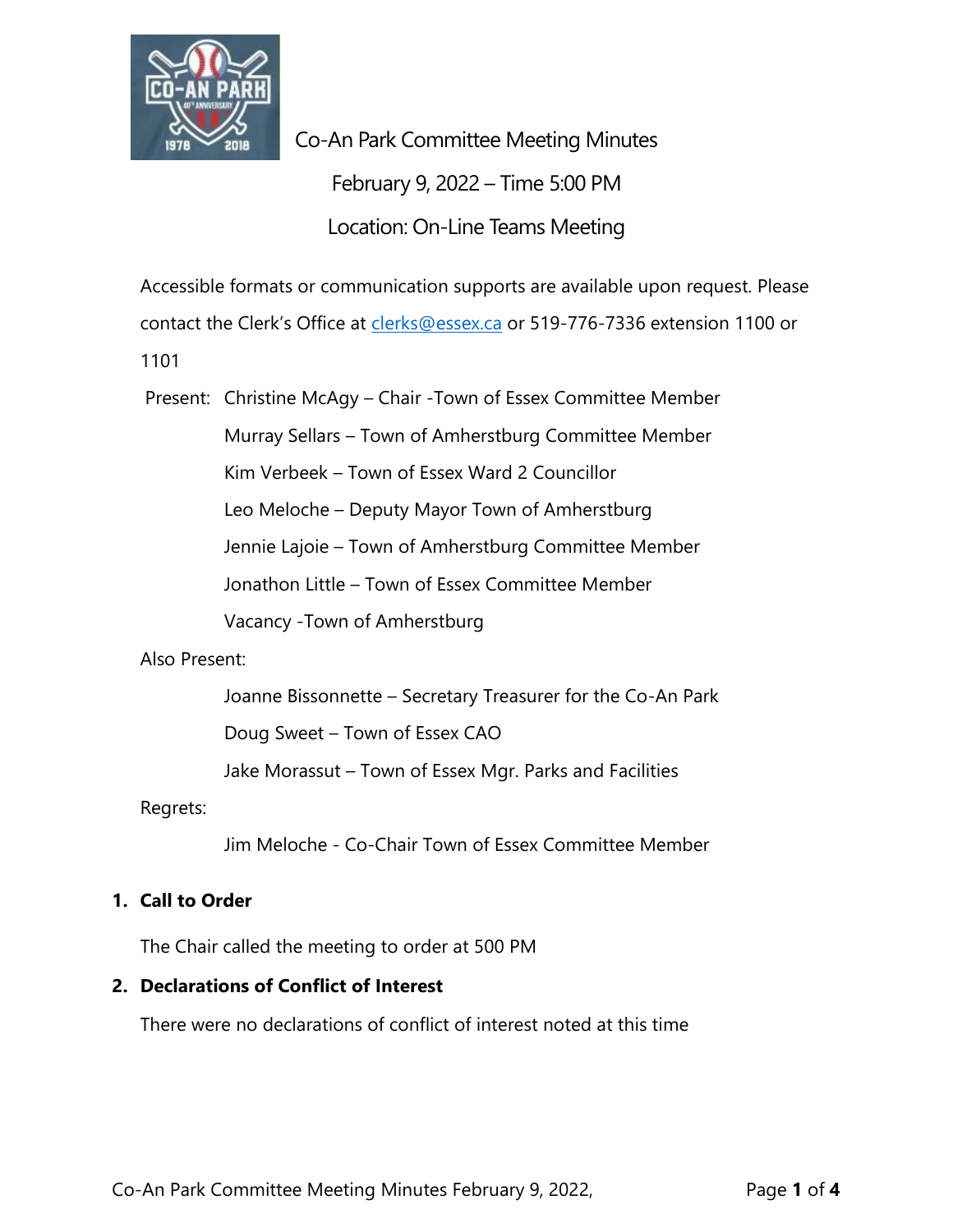### **3. Adoption of Published Agenda**

### **3.1 Co-An Park Committee Meeting Agenda for February 9, 2022**

#### **CAP-22-02-001**

Moved by Deputy Mayor Leo Meloche

Seconded by Councillor Kim Verbeek

**That** the published agenda for February 9, 2022, listed in Agenda item 3.1 for the Co-An Park Committee Meeting be adopted with the addition to Item 7. adding New Business 7.2 Group Insurance **Carried** 

# **4. Adoption of Minutes**

### **4.1 Co-An Park Committee Meeting Minutes for November 24, 2021**

#### **CAP-22-02-002**

Moved by Councillor Kim Verbeek

Seconded by Jennie Lajoie

**That** the minutes listed in Agenda item 4.1 for the Co-An Park Committee Meeting

held November 24, 2021 be adopted as circulated Carried

# **5. Council Projects Outside 2022 Budget for Co-An Park**

#### **5.1 Co-An Master Plan**

Discussion took place advising that prior to Town of Essex's budget they were compiling a list of projects but since budget have moved in the direction of creating a Master Plan for Co-An Park jointly with the Town of Amherstburg, Doug Sweet and Heidi Baillargeon will be meeting to discuss further and compile a presentation for firstly the Co-An Committee then will present to both Councils. Deputy Mayor Leo Meloche added that it is the intent to expand Co-An park and suggested that Joanne Bissonnette be present at these meetings as it may be beneficial with her years of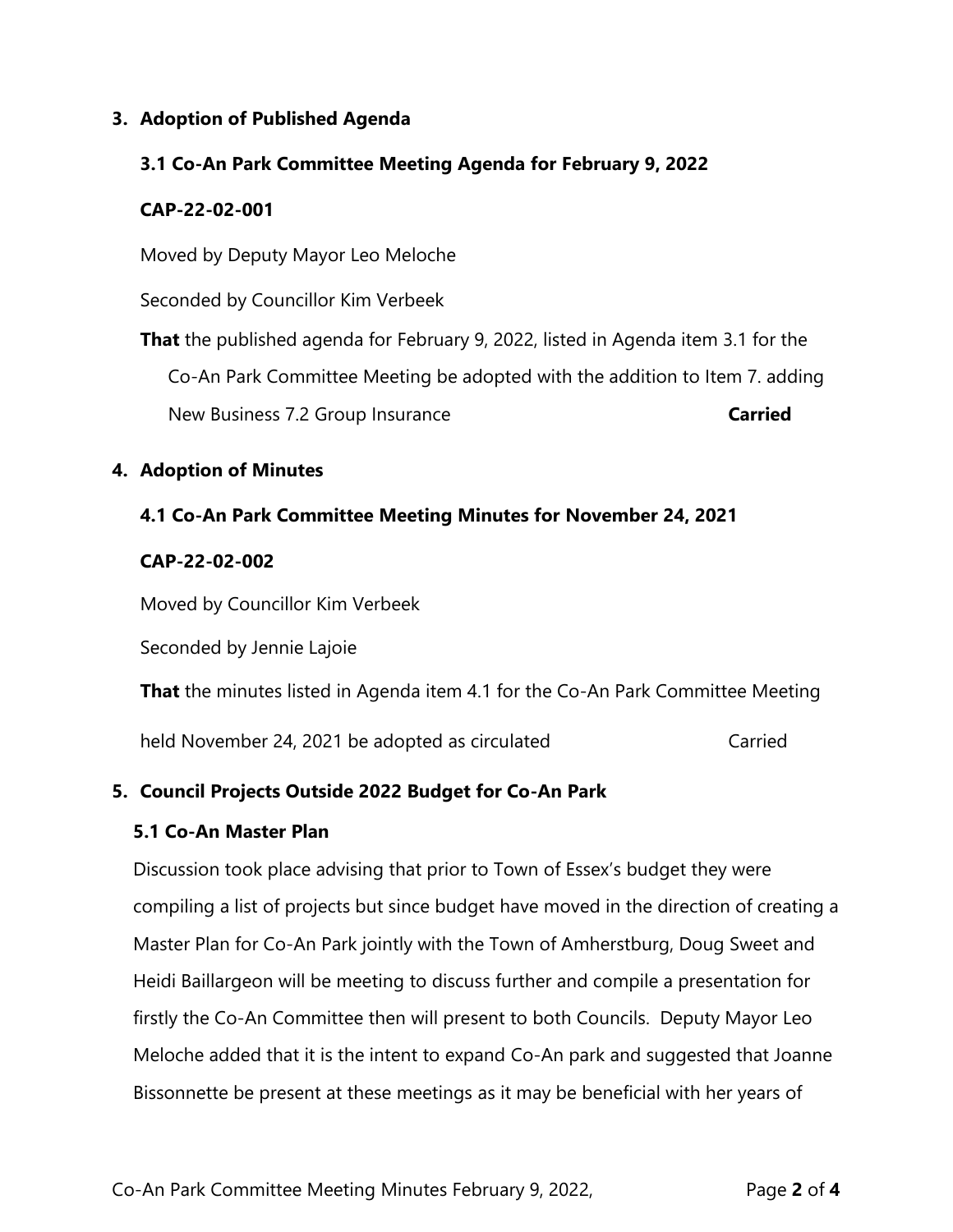knowledge and history with the Co-An Park. He also mentioned that a high-level infrastructure meeting between both the Town of Essex and the Town of Amherstburg has taken place regarding McGregor, it's growth and the lack of sewage space and that future sewage plans should include sewage connection to the Co-An Park; if a splash pad were installed where would the water go, its presently on a septic system additionally growth could be limited if not addressed.

#### **6. Reports from Administration**

#### **6.1 Year End Financial Report**

#### **CAP 22-02-003**

Moved by Deputy Mayor Leo Meloche

Seconded by Murray Sellars

**That** the 2021 Year End Financial Report listed in Agenda item 6.1 be received and approved for distribution **Carried**

#### **6.2 Costing Report - attached**

#### **CAP 22-02-004**

Moved by Councillor Kim Verbeek

Seconded by Jennie Lajoie

**That** the Costing report presented in Agenda item 6.2 be received and approved for distribution **Carried**

#### **7. New Business**

#### **7.1 2022 Bookings - attached**

#### **CAP 22-02-005**

Moved by Jonathan Little